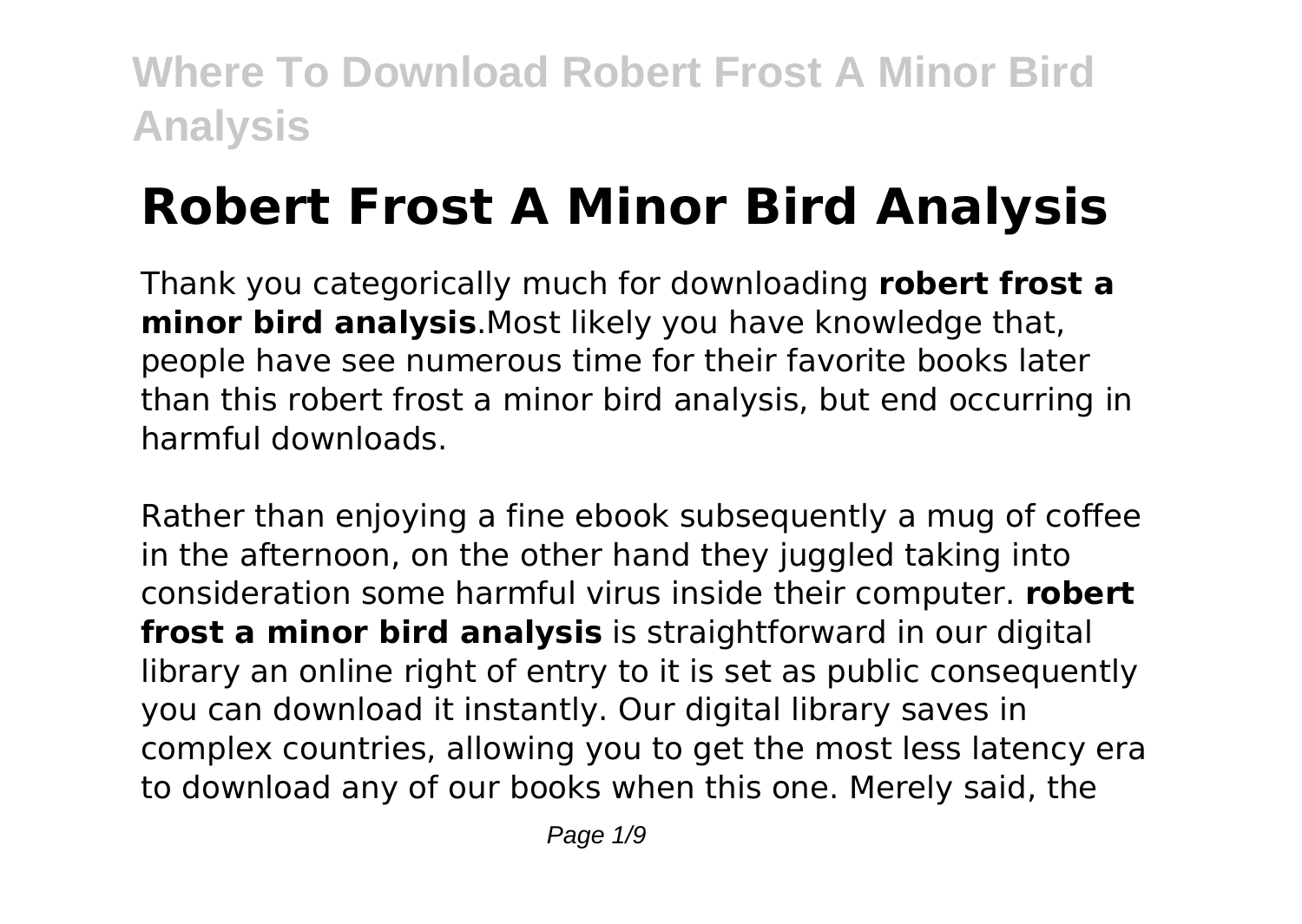robert frost a minor bird analysis is universally compatible behind any devices to read.

Services are book available in the USA and worldwide and we are one of the most experienced book distribution companies in Canada, We offer a fast, flexible and effective book distribution service stretching across the USA & Continental Europe to Scandinavia, the Baltics and Eastern Europe. Our services also extend to South Africa, the Middle East, India and S. E. Asia

#### **Robert Frost A Minor Bird**

A Minor Bird poem by Robert Frost. I have wished a bird would fly awayAnd not sing by my house all day. Page

### **A Minor Bird Poem by Robert Frost - Poem Hunter**

A Minor Bird By Robert Frost. I have wished a bird would fly away, And not sing by my house all day; Have clapped my hands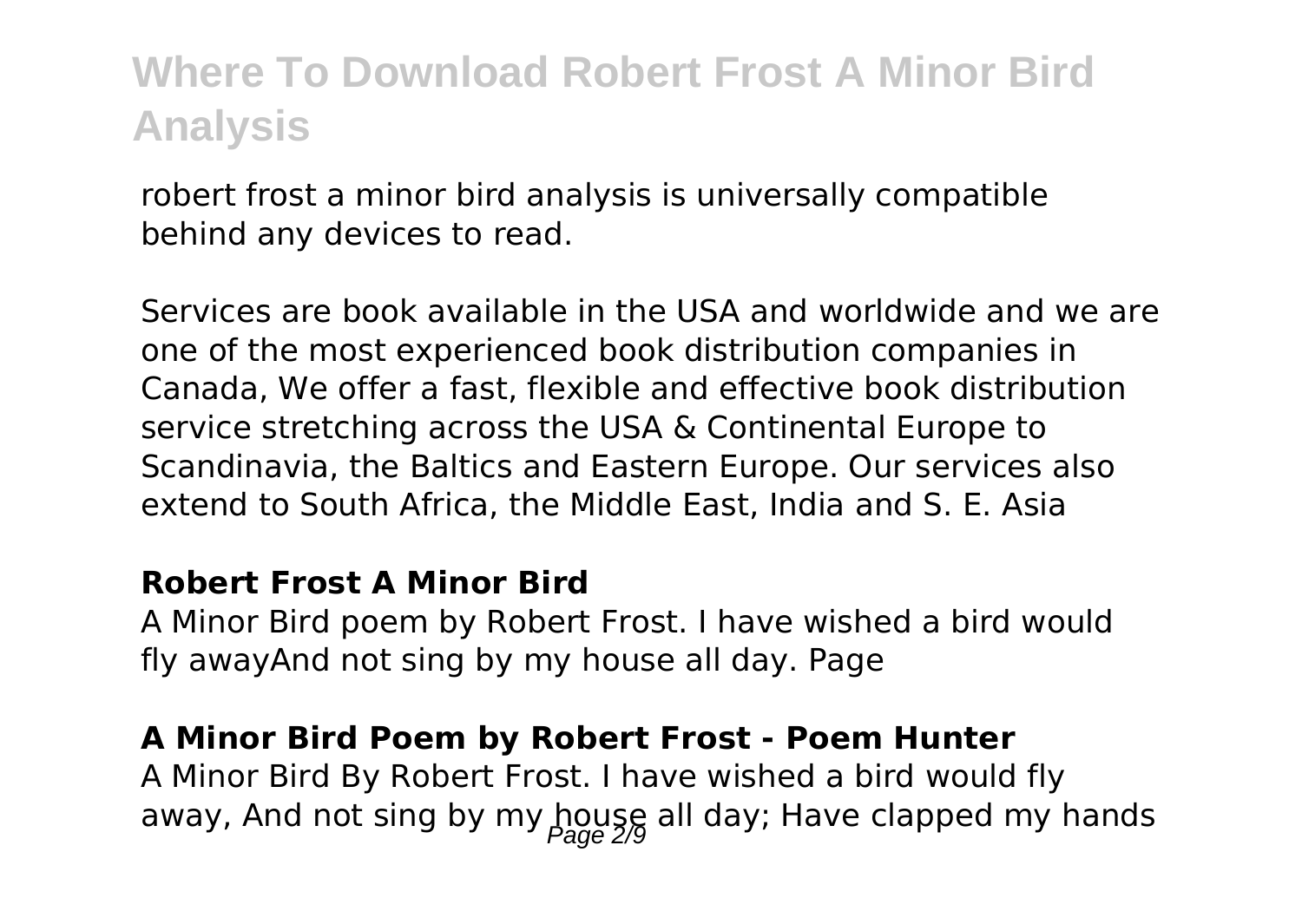at him from the door. When it seemed as if I could bear no more. The fault must partly have been in me. The bird was not to blame for his key. And of course there must be something wrong. In wanting to silence any song.

#### **A Minor Bird by Robert Frost**

This poem is about a bird singing outside of the narrator's house. The narrator get annoyed by the constant singing of the bird and realizes it was wrong to snap at it. "A Minor Bird" Track Info

#### **Robert Frost – A Minor Bird | Genius**

A Minor Bird by Robert Frost I have wished a bird would fly away, And not sing by my house all day; Have clapped my hands at him from the door When it seemed as if I could bear no more.

### **A Minor Bird - Robert Frost**

A Minor Bird. By Robert Frost more Robert Frost. I have wished a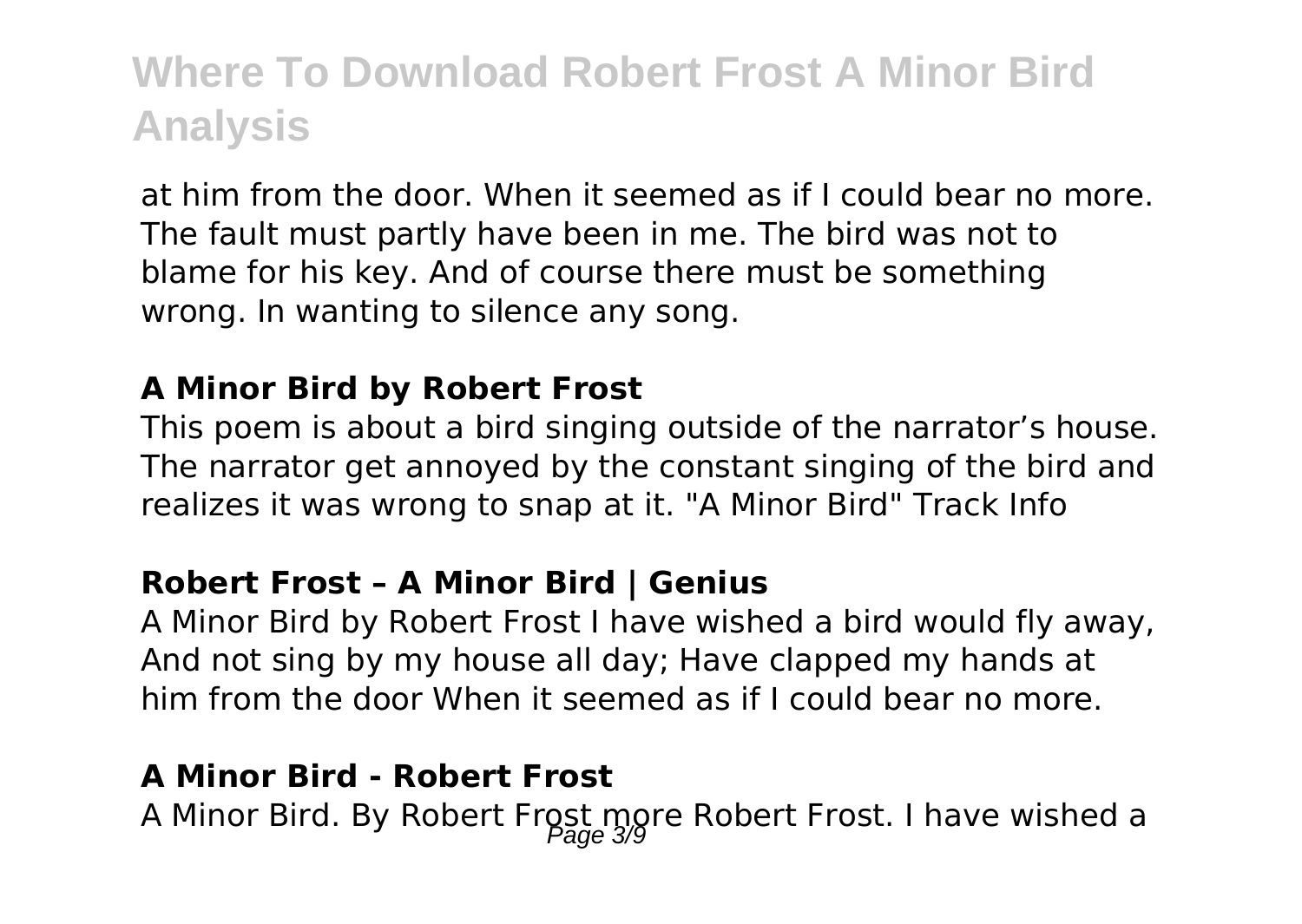bird would fly away, And not sing by my house all day; Have clapped my hands at him from the door When it seemed as if I could bear no more. The fault must partly have been in me. The bird was not to blame for his key. ...

### **A Minor Bird By Robert Frost, Famous Nature Poem**

- I just have a chance to read Frost's poem, "A Minor Bird." I think the word "minor" here can apply to anything that is unimportant or trivial. For example, what we consider unimportant or trivial may be considered important by others. Oftentimes we just cannot stand some people's ignorance, mediocrity, etc.

### **A Minor Bird by Robert Frost - Famous poems, famous poets ...**

A Minor Bird, by Robert Frost by Robert Frost - Famous poems, famous poets.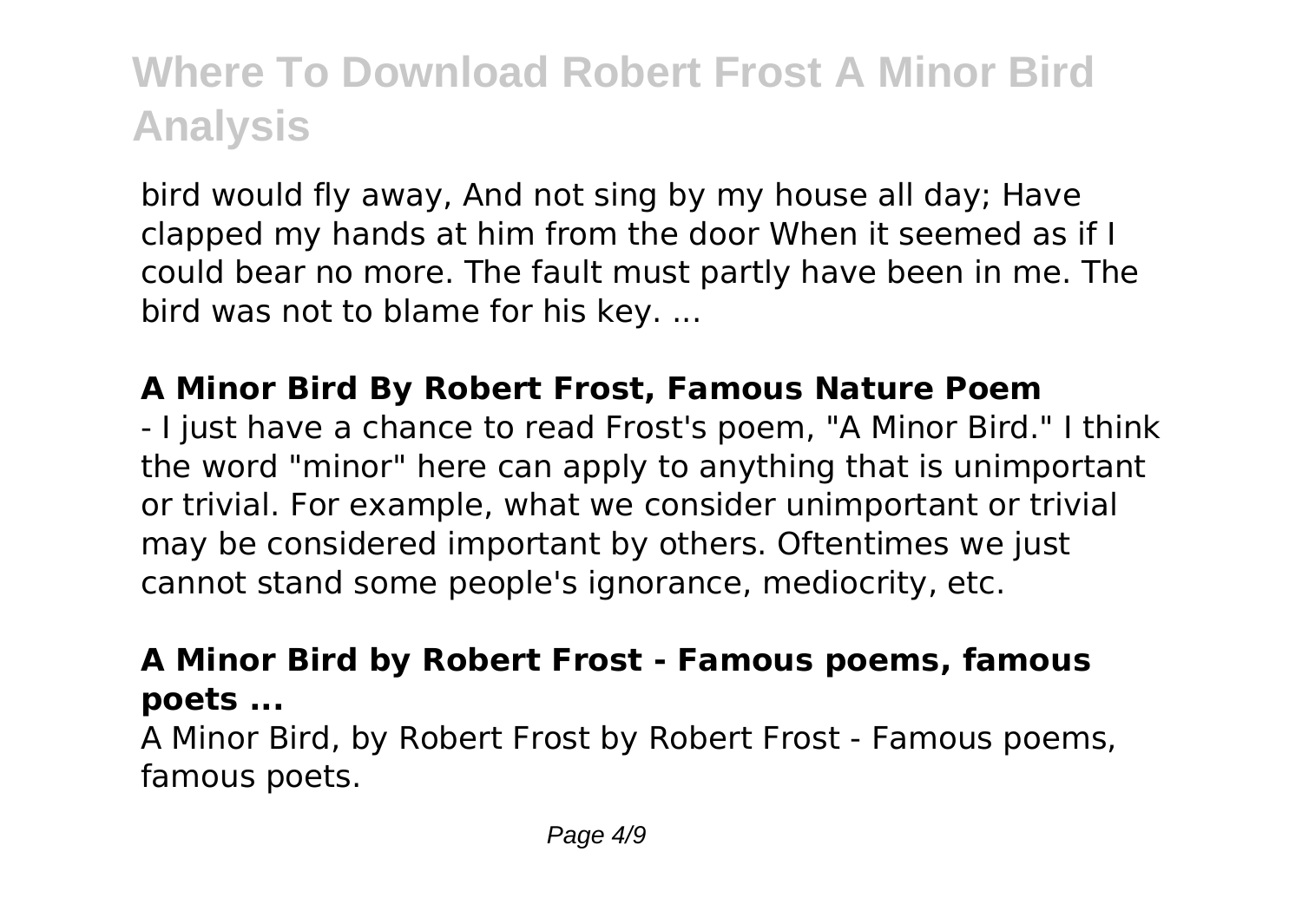**A Minor Bird, by Robert Frost by Robert Frost - Famous ...** soy estudiante de ingle, y tengo que presentar un trabajo sobre este poema A minor Bird by Robert Frost. I would like that alguien me ayudara o me dirar informacion sobre el symbolic meaning de este poema. favor cualquier ayuda a la direccion de correa antes mencionada. Se agradece antes del viernes 29 de octubre. muchas gracias

### **A Minor Bird – American Poems – Analysis, Themes, Meaning ...**

In "A Minor Bird," Robert Frost expresses modern man's inability to appreciate nature. The title, "A Minor Bird", reflects humankind's inability to appreciate nature: man regards nature as "minor." The speaker disdains the bird's song so much that he tries to shoo it away by clapping his hands.

### "A Minor Bird" by Robert Frost: an analysis - Persona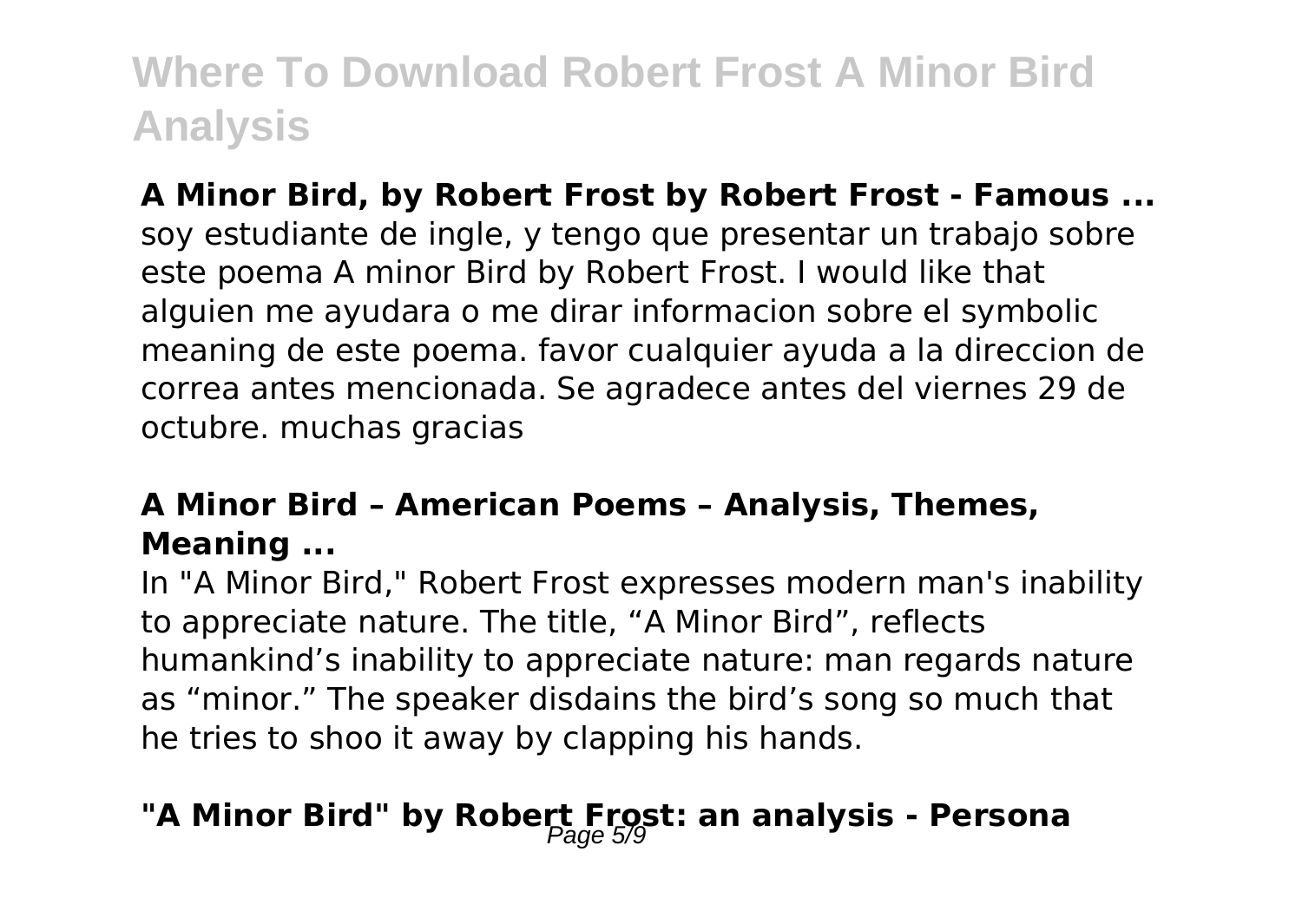### **Paper**

Robert Frost 's "A Minor Bird" opens with a title which reflects man's inability to appreciate nature. The use of the word "minor" in the title shows the insignificance with which man regards...

### **In "A Minor Bird," Robert Frost expresses modern man's**

**...**

Analyzing "A minor bird" Directions:below is robert frost's poem "a minor bird," which appears on page 7 of this issue of Scope. Use the poem to help you answer the questions below and on the next pages. THE LANGUAGE ARTS MAGAZINE

### **THE LANGUAGE ARTS MAGAZINE poeTrY: "A minor bird" • Skill ...**

A Minor Bird by Robert Frost: poem analysis. Home; Robert Frost; Analyses; This is an analysis of the poem A Minor Bird that begins with: I have wished a bird would fly away, And not sing by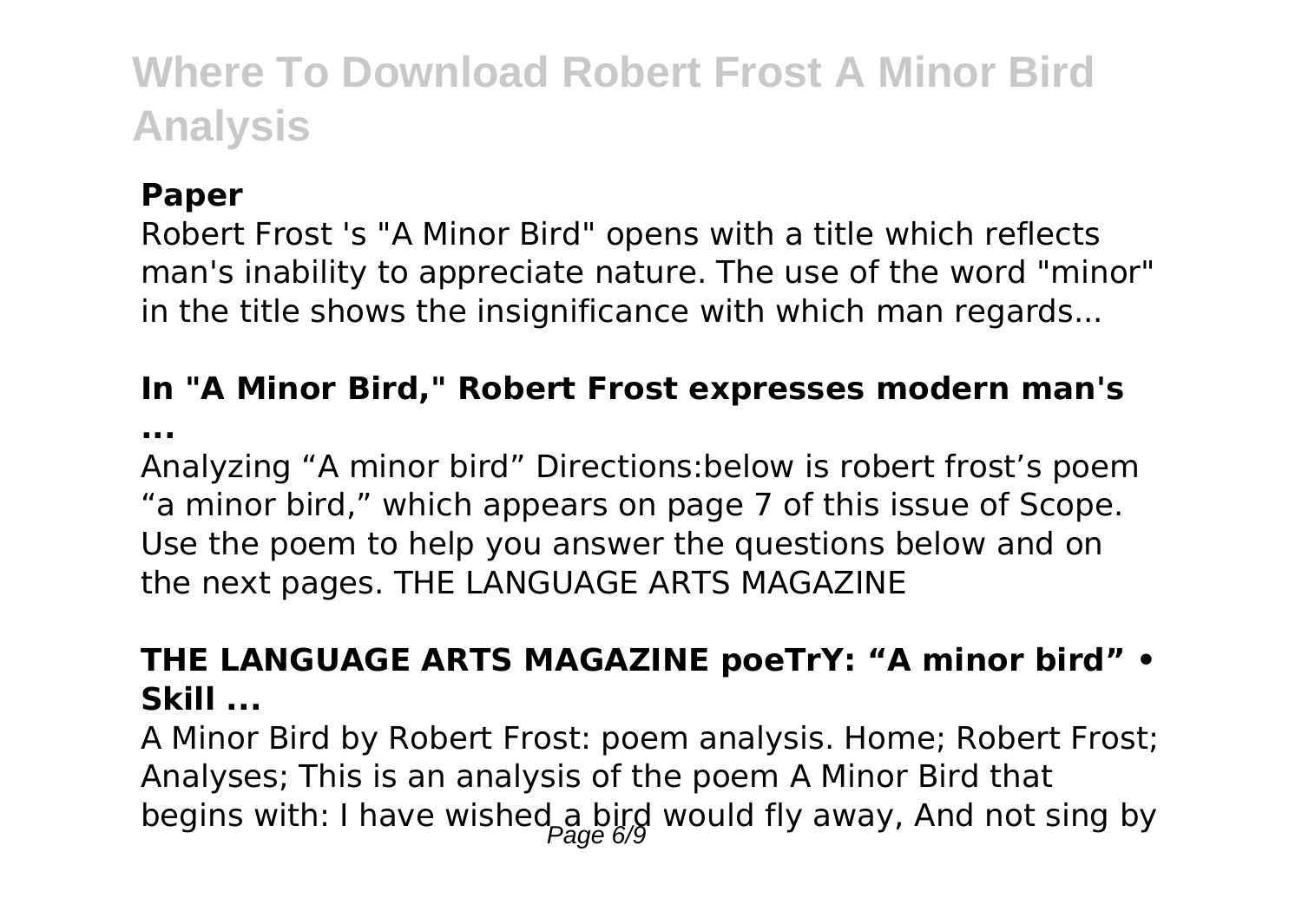my house all day;... Elements of the verse: questions and answers.

### **Poem Analysis of A Minor Bird by Robert Frost for close ...**

Is a minor bird by Robert Frost a free verse? In no way is this poem free verse. It has a certain meter and rhythm to it. The poem is also in a series of rhyming couplets, which makes it a...

### **What is the theme of the poem a minor bird by Robert Frost ...**

A Minor Bird by Robert Frost. I have wished a bird would fly away, And not sing by my house all day; Have clapped my hands at him from the door When it seemed as if I could bear no. English poetry.

### **A Minor Bird by Robert Frost - engpoetry.com**

The poem 'Minor Bird' is one of the shortest poems of Frost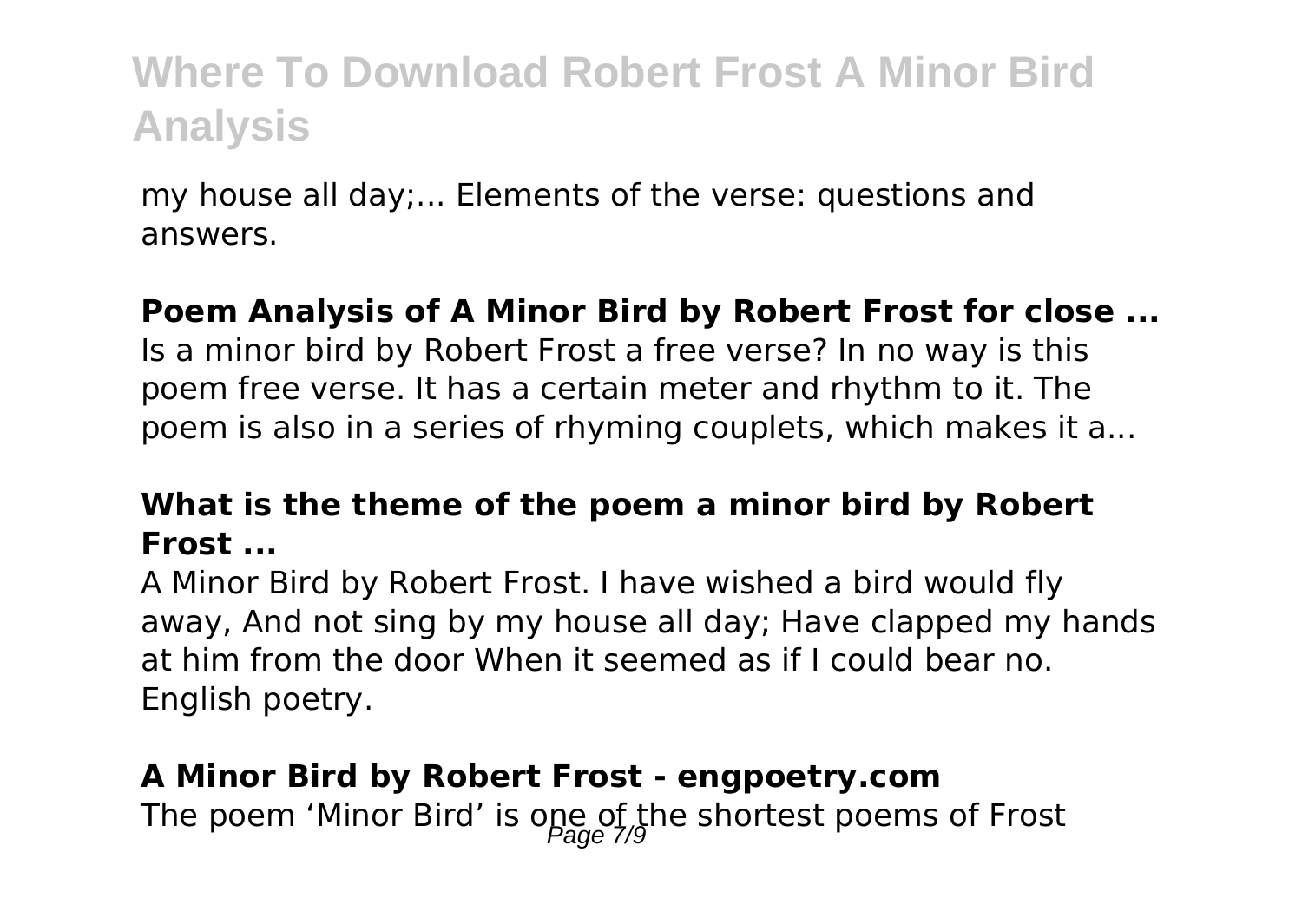which contains four rhyming couplets. The poem is about modern humans especially those who find difficult to enjoy the beauty of nature. The poet reveals a small incident and the poet's reaction to it. The reaction is against an action of nature.

### **Robert Frost – Minor Bird - Scholars' Park**

A Minor Bird by Robert Frost. Let's enjoy the poem "A Minor Bird" written by poet Robert Frost on Rhymings.Com! RHYMINGS.COM QUOTATIONS. Best Love Quotes – 500 Deep & Meaningful Quotes About Love. First Love Quotes – 180+ Beautiful First Love Quotes & Sayings.

#### **A Minor Bird · Poem by Robert Frost • Rhymings**

I have wished a bird would fly away, And not sing by my house all day; Have clapped my hands at him from the door When it seemed as if I could bear no more. The fault must partly have been in me. The bird was not to blame for his key. And of course